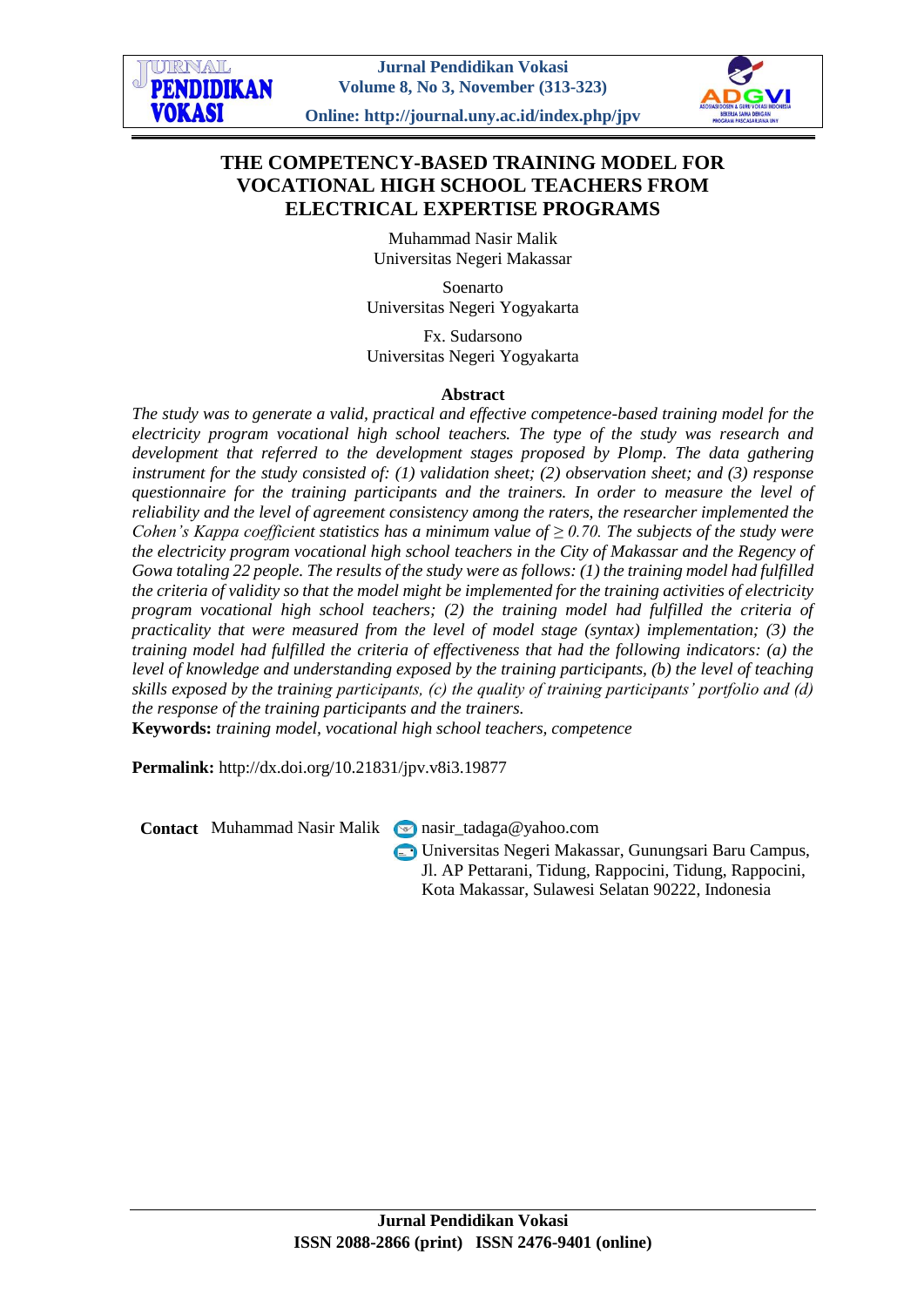## **INTRODUCTION**

Education is a long term investment for the human beings that has strategic values for the sustainability of civilization in the world. Indonesia has placed as the main and the most important aspect through the Law Number 20 Year 2003 (Presiden Republik Indonesia, 2003) regarding the National Education System, the verse 1 of the Law states that Education refers to the conscious and the well-planned efforts of manifesting learning situation and learning process in order that the learning participants might actively develop their self-potentials in order to attain the religious spiritual power, the self-control, the personality, the intelligence, the nobility and the other skills that will be necessary for themselves, the community, the nation and the state. The provision of wellqualified education is heavily determined by the well-qualified teachers.

Teachers have great and strategic role in developing human resources. Teachers are in the front line of educational implementation. Therefore, the teachers should have multiple competencies in relation to their tasks and responsibilities.

The Law Number 14 Year 2005 (Presiden Republik Indonesia, 2005) regarding the Teachers and Lecturers has positioned the teachers as the professional teachers and the learning agents altogether in the same time. In performing the tasks of professionalism, the teachers should have the following competences: learning plan, well-qualified learning implementation and learning results assessment and evaluation.

The development of teacher professionalism should be conducted continuously through the training programs. A professional teacher is a teacher who has the four integrated main competences namely: pedagogic competence, personality competence, social competence and professionalism competence (Presiden Republik Indonesia, 2005).

Pedagogic Competence refers to a teacher's capacity in managing the learning process. Personality Competence refers to a teacher's capacity in managing himself or herself. Social Competence refers to a teacher's capacity in serving as the part of a community. Professional Competence refers to the competences that have been attained through the professional education and the capacity of a teacher in

mastering the science, technology and/or art and culture that he or she has been teaching. she will teach.

The position of a teacher is a position of profession. Rusman (2011, p. 16) states that profession is a position or employment that demands certain skills. The statement implies that the professional position might not be conducted or be held by the untrained people or the unskilled people. Instead, the professional position should be held by people who have gone through a process of training and education specifically for the domain that he or she will hold.

Pugach (2006, p. 8) states that a professional teacher is a teacher who has been able to improve his or her teaching quality in order to help the learning participants to develop their self-potentials.

Finch & Crunkilton (1999, p. 258) states that a competeny for vocational and technical education are those tasks, skills, attitudes, values and appreciations that are deemed critical to success, life and/or in earning a living.

Competence in the context of vocational education refers to the mastery of tasks, skills, attitudes and appreciations that have been necessary for supporting the success. The statement shows that comptence includes tasks, skills, attitudes and appreciations that should be possessed by the learning participants in order to perform their learning tasks according to certain jobs.

Multiple problems related to the low quality of the graduates and the low level of graduates absorbance in the employment, especially among the vocational high school graduates, is not apart from the teachers' capacity in managing the learning process. Based on the results of a study by Soenarto (2014, p. 2), not all teachers have been teaching competently, not all teachers have been provided with the programs of competence improvement and the learning process within the classroom has still been classical in which the students are provided with the outdated competences whereas the real world keeps changing.

The teacher competence test (*Uji Kompetensi Guru*, UKG) in 2015 tested the teacher competence in two domains namely the pedagogic domain and the professional domain. The national average score for the UKG 2015 in the two domains of competence had been 53.02. The General Director of Teachers and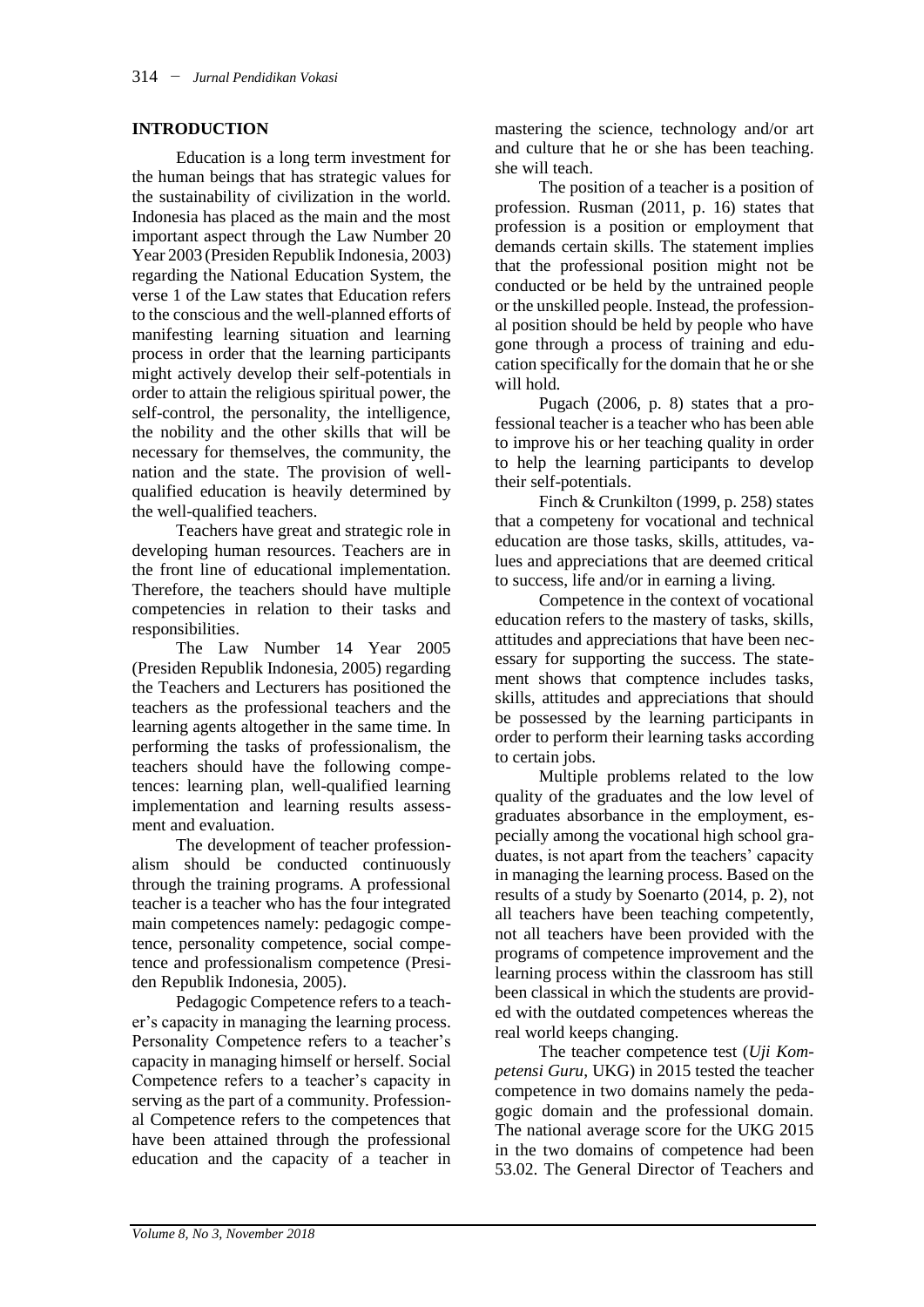Educational Staffs (*Guru dan Tenaga Kependidikan*, GTK) from the Ministry of Education and Culture stated that the national average score for the results of UKG for the pedagogic domain of competence had 48.94 and the average had been under the minimum competnece standards (*Standar Kompetensi Minimum*, SKM) which had been 55.00. In other words, nationally the teachers' pedagogic domain of competnece had been less good and there should be efforts for improving the pedagogic domain.

Based on the data of teacher quality that has been explained above, there should be comprehensive efforts for improving the teachers' competence especially for the vocational high school teachers in electricity domain. One of the solutions for improving the vocational teachers' professionalism is designing training and education programs (*Pelatihan dan Pendidikan*, Diklat). The professional teachers are required to have the academic qualifications that should be relevant to the subjects that they have been teaching and to master the competences as having been required by the Law of Teachers and Lecturers (Presiden Republik Indonesia, 2005).

According to Ndraha (1999, p. 128), training has been a process of professionalism establishment regarding a job in the human. The Competence-Based Training (CBT) is a training program that pays attention to the necesary knowledge, skills and attitudes in the working environment so that the workers might perform their jobs competently. So, the competence-based teacher training program is a training program that will be provided in accordance with the competences that the teachers demand in performing their tasks as a professional educator.

The competence-based electricity program vocational high school teachers training model is to improve the pedagogic competence and the professional competence in the electricity program so that the vocational high school teachers might plan, implement and evaluate the science-based learning process in the electricity program effectively. The competence-based electricity program vocational high school teachers conceptual training model will be presented in Figure 1.



#### Figure 1. The Competence-Based Electricity Program Vocational High School Teachers Conceptual Training Model

Based on the preliminary survey that the researcher conducted regarding the competences of electricity program vocational high school teachers in several vocational high schools within the City of Makassar, the Province of South Sulawesi, especially in terms of pedagogic competence and professional competence, the researcher found several matters namely: (1) the teachers' capacity in developing the lesson plans based on the syllabus had been low; (2) the teachers' capacity in conducting the learning process and in managing the classrooms had not been maximum; (3) the teachers' capacity in developing the learning materials based on the core competence and the basic competence (*Kompetensi Inti*, KI, and *Kompetensi Dasar*, KD) had been low; (4) the teachers' teaching strategy had been less various; and (5) the teachers' capacity in designing the assessment rubric had still been low.

In addition to the teachers' competences that had been observed, the researcher also observed the types of vocational high school teacher training program that had been provided by the Government. From the results of the observation, the researcher found that the training programs that the electricity program vocational high school teachers used to attend were the industrial internship and the training and education of teacher profession during the certification. On the other hand, there had not been any competence-based electricity program vocational high school teacher training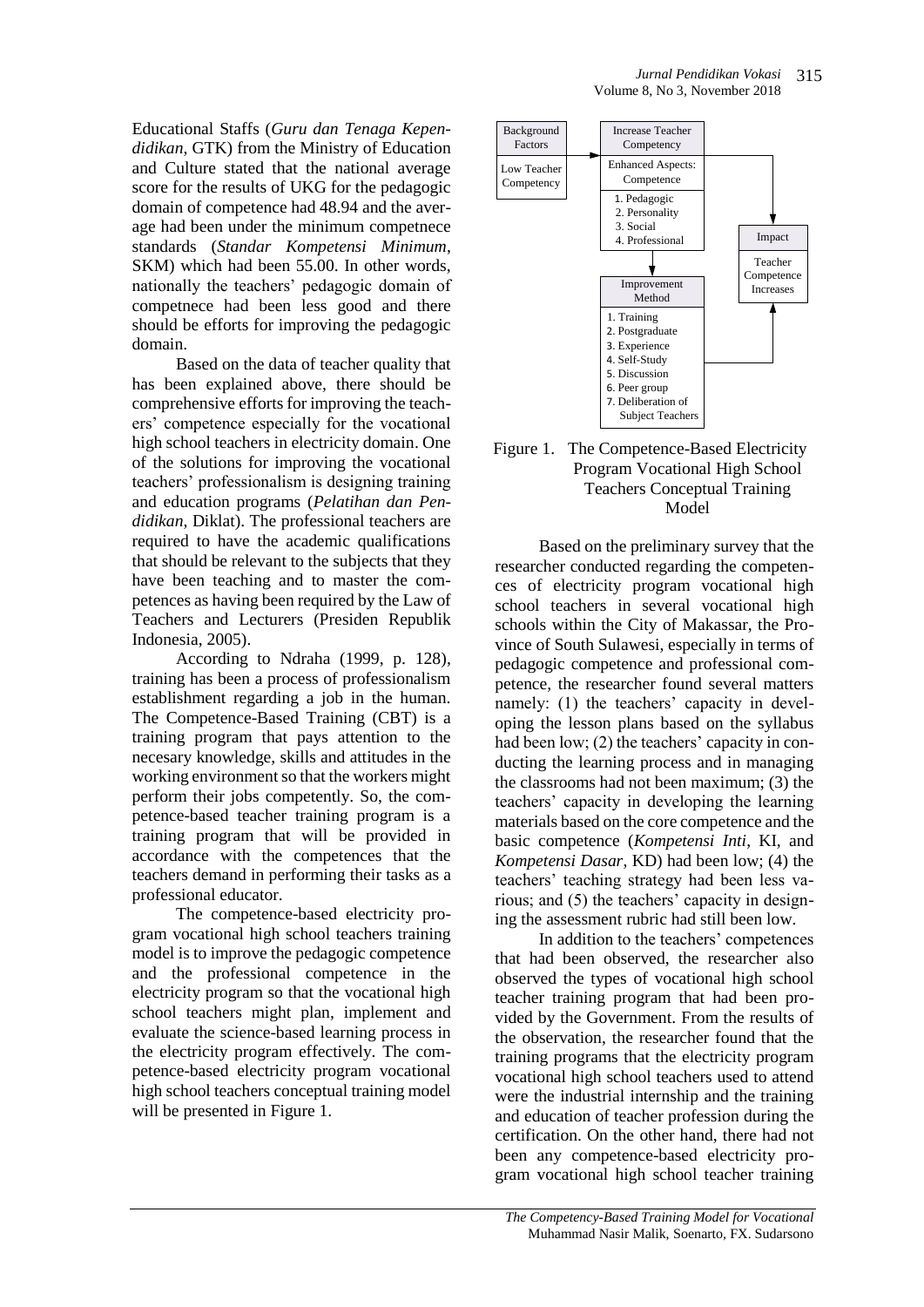programs that had been intended to improve the teacher professionalism continuously; as a result, there should be a specific model for the continuous training efforts toward the electricity program vocational high school teachers.

Several empirical findings that have been mentioned above show that the electricity program teachers have not been able to show sufficient performance and have not fully been supported by the sufficient degree of competence mastery. In addition, there has not been any competence-based electricity program vocational high school teachers training model that becomes the human resources development plan in the schools and that is provided by the Office of Education the City of Makassar through the continous training efforts.

In relation to the situation, the American Vocational Association (Thompson, 1973, p. 111) states that "Vocational education as education designed to develop skills, abilities, understandings, attitudes, work habits and appreciation needed by works to enter and make progress in employment on useful and productive basis".

From the above definition, the researcher might infer that the vocational educational has basically been designed to develop the skills, the capacity, the understanding, the attitudes, the job habits and the knowledge for the workers in order to meet and to develop as well as to improve their working skills so that they will be totally useful and productive workers. Similarly, the United States Congress (Djojonegoro, 1998, p. 34) defines the vocational education as an educational program that is directly related to the preparation of an individual in entering certain employment or the additional preparation of an individual's career.

According to Prosser, several principles in the vocational education support the importance of vocational high school teacher competence improvement continously and these principles are as follows: (a) the vocational education will be effective if the teachers have been successful in implementing the skills and the knowledge on the process and the operation of the job that will be performed; and (b) the effective vocational education might only be implemented within a situation in which the training tasks are conducted by using the manners, the tools and the machines that the actual employment operate.

Susatya (2013) in his study has concluded that the development of art and culture program vocational high school teachers training model has been effective in improving the quality of competence mastery, the quality of artwork and the productiveness of training and education participants. On the other hand, a study by Fakhra & Mahar (2014) has shown that the teachers who attend the training programs have better competneces in comparison to those who do not attend the training programs.

Based on the multiple problems that have been explained above, the researcher deems the urgency to develop a training model for the competence-based electricity program vocational high school teachers.

The training model the researcher would like to focus on the improvement of the pedagogic competence and the professional competence among the electricity program vocational high school teachers.

The objectives of the study are as follows: (1) to develop the competence-based electricity program vocational high school teacers training model; (2) to generate the valid, practical and effective competence-based electricity program vocational high school teachers training model; and (3) to generate the competence-based electricity program vocational high school teachers training model that will be responded positively by the training and education participants.

The specifications of the product that will be generated are as follows: (a) the Manual of Competence-Based Electricity Program Vocational High School Teachers Training Model Implementation; (b) the training materials in the form of Tutorial Compact Disc (CD); and (c) the set of evaluation (learning evaluation, product evaluation and response evaluation). On the other hand, the research instruments that will be developed are as follows: (a) the instrument of model assessment; (b) the instrument of trainer activities in the learning process; (c) the questionnaire of trainer response; (d) the questionnaire of participant response; (e) the instrument of learning syntax implementation; and (f) the rubric of teacher performance scoring results

The ADDIE (Analysis, Design, Development, Implementation and Evaluation) Training Model (Noe, 2008, p. 6) has been one of the training models that consists of five stages according to the name namely: (1) perf-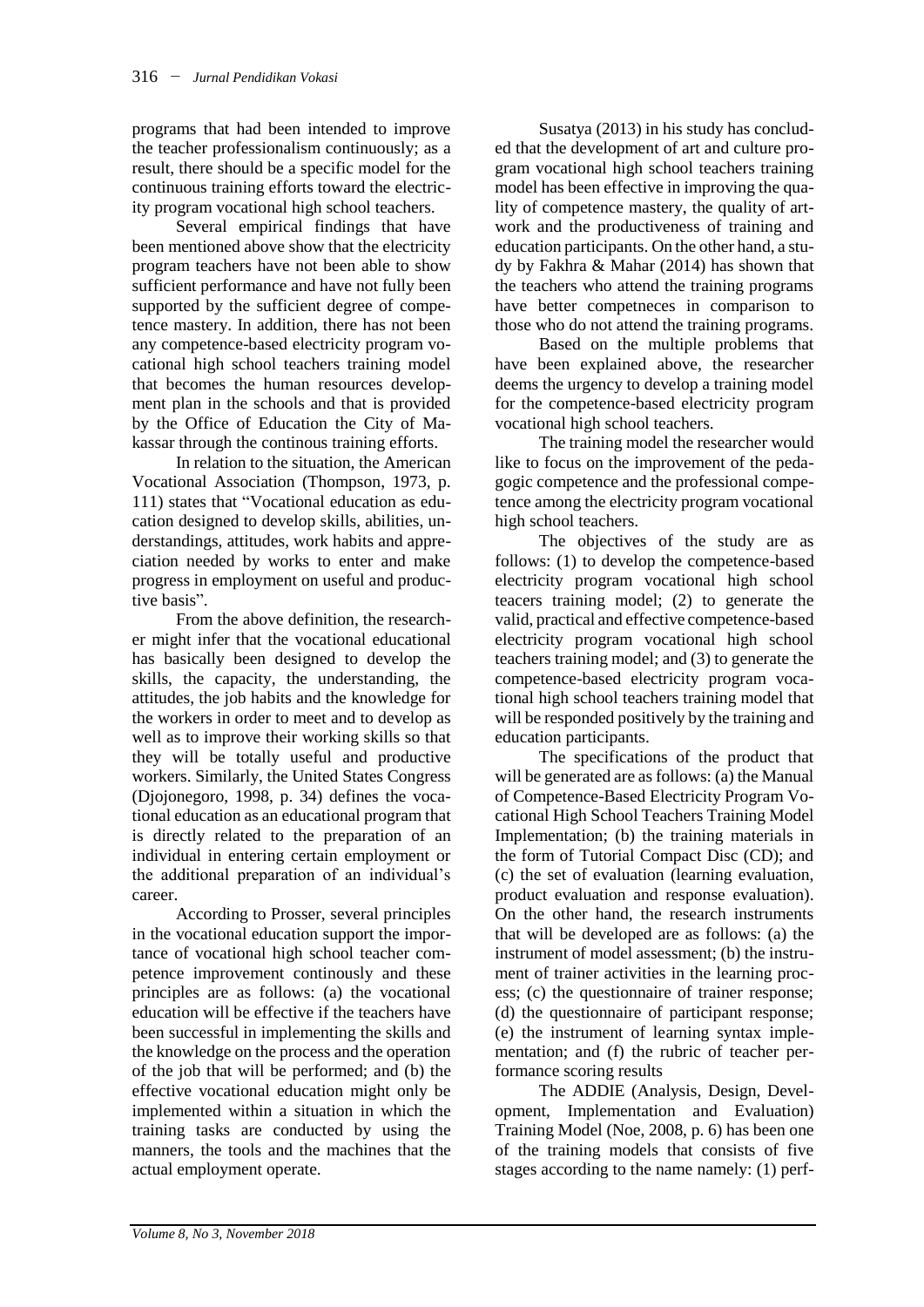performing the training program evaluation . The researcher adapts the ADDIE Training Model by simplifying the five stages into the three stages as follows: (a) the planning stage that includes the needs analysis, the training objective formulation and the training program design; (b) the training implementation stage that includes the learning activities (the opening, the core and the closing activities) and the tutorial; and (c) the evaluation stage that includes the reaction (response) evaluation, the learning evaluation and the product evaluation. The hypothetical model of competence-based electricity program vocational high school teachers training model is presented in the following Figure 2.



Figure 2. The Hypothetical Model of Competence-Based Electricity Program Vocational High School Teachers Training Model

## **RESEARCH METHOD**

The type of the study was Research and Development. The main activity within the study was developing a competence-based electricity program vocational high school teachers training model in order to improve the vocational high school teachers' professionalism in the electricity programs.

The development of the competencebased electricity program vocational high school teachers training model followed the

model development stages proposed by Plomp (1997, p. 5), were as follows: (1) preliminary investigation; (2) design; (3) realization/construction; (4) test, evaluation and revision; and (5) implementation. On the other hand, for the instructional or the learning development the researcher implemented the SCID (Systematic Curriculum Instructional Development) approach proposed by Norton (2008, p. 6).

The subjects in the study were the electricity program vocational high school teachers in the state and the private vocational high schools located in the City of Makassar and the Regency of Gowa that had the electricity engineering expertise study program.

The data analysis technique that the researcher implemented in the study was the descriptive qualitative. In addition, the data that had been gathered by means of research instruments would be analyzed qualitatively and quantitatively.

For the instrument analysis, the aspects that had been assessed in general consisted of manual, content, language and layout with the score ranging from 1 until 4. The validity category of each aspect or of overall aspect that had been assessed would be defined based on the categorization criteria that the researcher adopted from Azwar (2013, p. 163) as follows:

| Table 1. The Criteria of Component |
|------------------------------------|
| Assessment                         |

| $\cdots$                          |            |  |
|-----------------------------------|------------|--|
| Score Range                       | Categories |  |
| $(M + 1.5s) < X$                  | Very Valid |  |
| $(M + 0.5s) < X \leq (M + 1.5s)$  | Valid      |  |
| $(M - 0.5s) \le X \le (M + 0.5s)$ | Less Valid |  |
| $X \leq (M - 0.5s)$               | Not Valid  |  |
|                                   |            |  |

Note:

 $X =$ The score that had been achieved

 $M =$ The mean score

 $s =$ The standard deviation

The criterion that the researcher implemented in order to define whether the instrument that the researcher implemented had already displayed the sufficient degree of validity or not was if the mean (M) of the assessment results for the overall aspects had displayed the minimum score then the instrument would be in the "valid" category.

Then, in order to measure the inter-rater reliability toward the research instrument assessment/validation results provided by the ex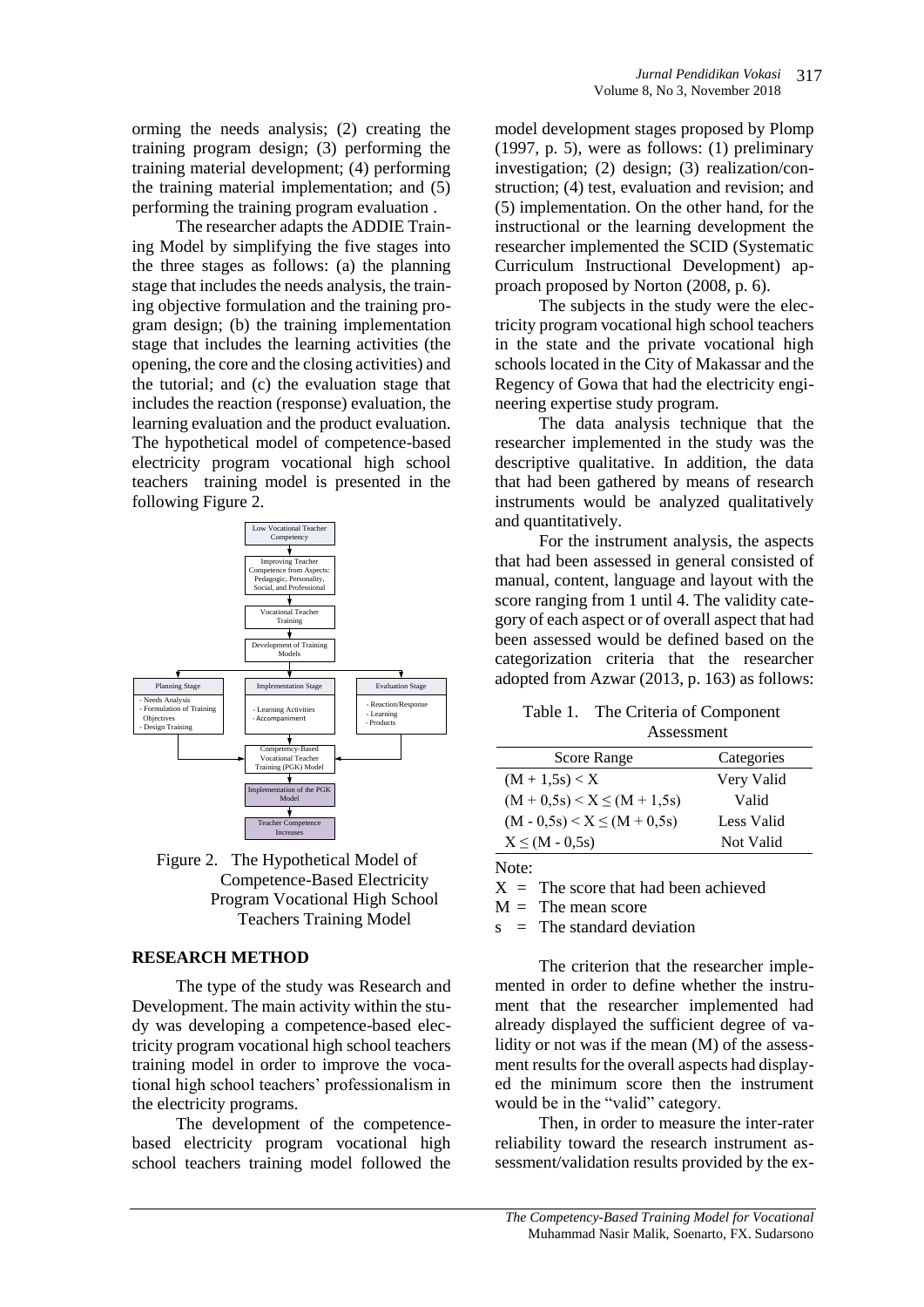perts the researcher analyzed the results by means of Coefficient of Cohen's Kappa and of Percentage of Agreement proposed by Nitko & Brookhart (2007, p. 80). The assessment sheet would be considered reliable if its coefficient of reliability (r)  $\geq$  0.70.

Next, a model would be considered practical if the vocational education material experts and the vocational education experts as the field practitioners stated that: (1) the model might be implemented with little revision at minimum; and (2) the model might actually be implemented for all aspects under observation and at least the model displayed the "partly implemented" category.

Last but not the least, a model would be considered effective of the model met the following criteria of effectiveness: (1) the trainer had the capacity to manage the learning process with "good: category at minimum; (2) the learning results might be measured from the results of post-test assessment given at the end of the training model and the results should belong to the "good" category at minimum in comparison to the pretest results; and (3) the trainer's and the training participants' response toward the model implementation should be "positive" at minimum and the trainer objectively stated that the might be implemented for improving the competences of the electricy program vocational high schools.

#### **RESEARCH RESULTS AND DISCUSSION**

An effective training should be a training that had been able to achieve the objectives that had been formulated. In relation to the statement, the competence-based electricity program vocational high school teachers training modelwas to improve the teachers' competence in terms of planning the learning process, of implementing the well-qualified learning process and of assessing and evaluating the learning results. The Competence-Based Electricity Program Vocational High School Teachers Final Training Model would be displayed in Figure 3.



Figure 3. The Competence-Based Electricity Program Vocational High School Teachers Final Model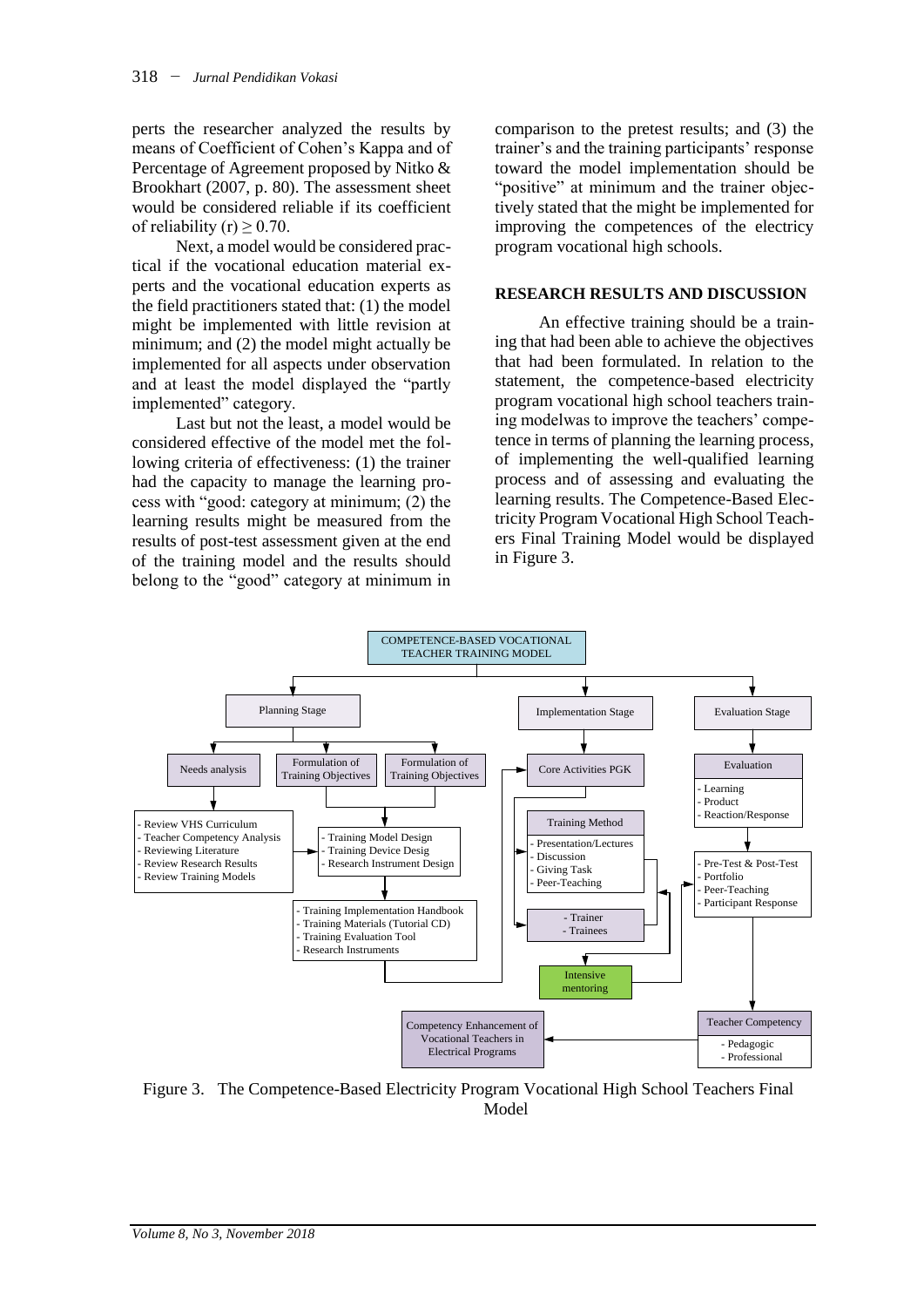#### **The Planning Stage**

The planning stage was begun by the needs analysis through a review toward the electricity program vocational high schools curriculum based on the spectrum and the structure of 2013 Curriculum for the Vocational High Schools, namely the Installation Engineering of the Electric Power Use, the competences of electricity program vocational high school teachers. The planning stage was based on the preliminary data regarding the low pedagogic and professional competence of the electricity program vocational high school teachers.

Then, the researcher distributed a questionnaire in order to gather the data regarding the competences that the teachers demandedin developing their competences. Based on the results of data analysis, the indicators of competence achievement that the researcher would develop would be the ones for the pedagogic competence and the ones for the professional competence.

Then, the researcher distributed a questionnaire in order to gather the data regarding the competences that the teachers demandedin developing their competences. Based on the results of data analysis, the indicators of competence achievement that the researcher would develop would be the ones for the pedagogic competence and the ones for the professional competence.

In addition to distributing the questionnaire for determining the competence that should be developed, the researcher also distributed the questionnaire regarding the importance of developing the training sets and the second questionnaire was related to the following indicators: (a) developing the lesson plans; (b) developing the learning materials; and (c) developing the set of assessment for the learning results. The mean score of the questionnaire would be displayed in Table 2.

Table 2. The Score of Training Set **Development** 

| No | Aspects under Assessment                          | Score $(\%)$ |
|----|---------------------------------------------------|--------------|
|    | Lesson Plan Development                           | 88.31        |
| 2  | <b>Teaching Materials Development</b>             | 98.18        |
| 3  | <b>Learning Results Assessment</b><br>Development | 86.36        |
|    |                                                   |              |
|    | Average Score of Assessment                       | 90.90        |
|    |                                                   |              |

Based on the results displayed in Table 2, the researcher found that the mean score had been equal to 90.90% from the components that the respondents assessed. As a result, the researcher might conclude that the competences that the researcher developed in the vocational high school teachers (*Pelatihan Guru Kejuruan*, PGK) training model would be the pedagogic competence and the professional competence.

Then, based on the results of analysis toward the competence needs and the training needs that became the basis of instructional development, the researcher formulated the training objectives operationally. The training design consisted of: (a) the training model design; (b) the training sets design; and (c) the research instrument design.

The prototype of competence-based electricity program vocational high school teachers or also known as the PGK (*Pelatihan Guru Kejuruan*, PGK) training model was designed in the form of the PGK manual complete with the PGk training sets (training materials and evaluation sets). On the other hand, the research instrument included: (a) the instrument of trainer's response toward the model implementation; (b) the instrument of participants' response toward the trainer's activities in the learning process; and (c) the instrument of observation toward the model implementation within the classroom.

| Table 3. The Results of Research Instrument |
|---------------------------------------------|
| Feasibility                                 |

|    | No Name of the Instrument         | Frequency of<br>$(LD)$ $(LDR)$ |
|----|-----------------------------------|--------------------------------|
|    | <b>PGK Model Assessment Sheet</b> | (1)(3)                         |
|    | 2 Training Materials              | (1)(3)                         |
|    | <b>Assessment Sheet</b>           |                                |
| 3. | Scoring Rubrics Assessment        | (1)(3)                         |
|    | Sheet                             |                                |
| 4  | Training Participants'            | (1)(3)                         |
|    | <b>Response Questionnaires</b>    |                                |
| 5. | Observation Sheet of Trainer's    |                                |
|    | Activities in the Learning        | (0)(4)                         |
|    | Activities                        |                                |
| 6. | Model Implementation              |                                |
|    | <b>Assessment Sheet</b>           |                                |

Before having been implemented, all of the instruments were assessed in terms of feasibility by the educational experts. The feasibility assessment for each instrument was re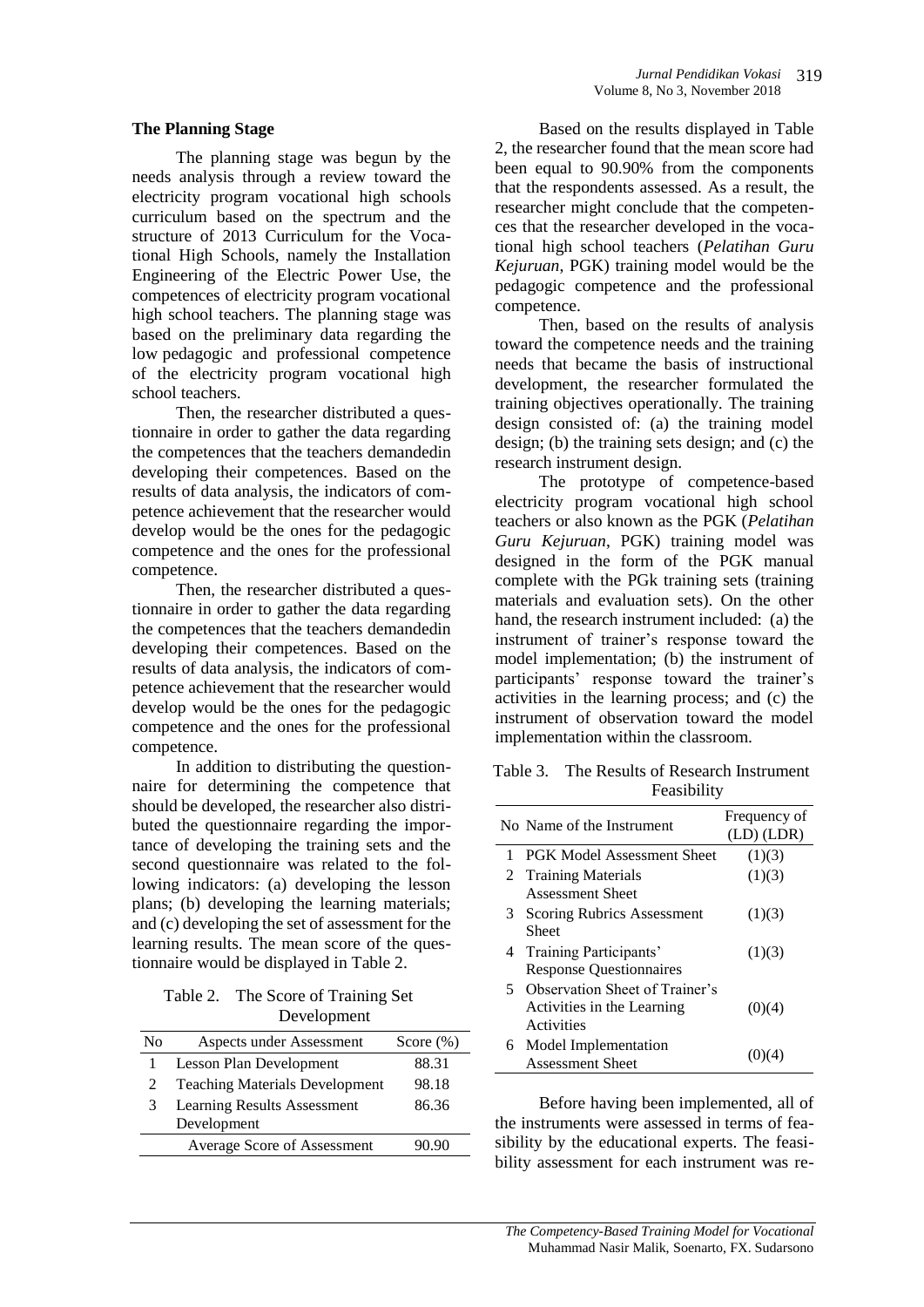viewed based on 3 (three) aspects namely: manual, coverage (content) and language. Then, the results of instrument feasibility assessment would be displayed in Table 3.

Before performing the empirical experiment toward the prototype of PGK model and the supporting instrument, the researcher first performed the conceptual validation test with the educational experts/validator.

Based on the criteria of component assessment in Table 1 and the coefficient of reliability (r)  $\geq$  0.70, from the results in Table 4 the researcher might conclue that all of the assessed instruments had been in the valid and reliable category and might be implemented as the components of competence-based electricity program vocational high school teachers training model.

Based on the results, the researcher might state that all of the instruments had been feasibile for implementation although there were some instruments that should be revised. In general, the researcher would like to conclude that all of the instruments had been feasible for filtering the data on the validity, the practicality and the effectiveness of the competence-based electricity program vocational high school teachers (PGK) model.

#### **The Implementation Stage**

The implementation stage was begun with the preliminary activities that provided aperception, motivation and explanation regarding the objectives of the training and the matters that were related to the training implementation as having been written in the manual. Before proceeding to the main activities, the training participants were provided with the pre-test in order to measure the level of their pedagogic competence and of the professional competence before the researcher implemented the training program.

The main activities were the learning material provision. included the theoretical materials, the practical materials and the assignment in terms of portfolio. The training methods that the researcher employed were presentation, discussion, peer-teaching and portfolio. During the training the trainer or the source performed an intensive guidance in order to ease the achievement of training objectives. So, the guidance was adjusted to the condition and the situation that the training participants encountered.

| Table 4. The Summary on the Results of |
|----------------------------------------|
| <b>Research Instrument</b>             |

|   | No Name of the Instrument                                            | Mean<br>Score | Coefficient<br>of Cohen's |
|---|----------------------------------------------------------------------|---------------|---------------------------|
|   |                                                                      | (M)           | Kappa (r)                 |
| 1 | Manual Assessment<br>Sheet                                           | 3.80          | 0.806                     |
| 2 | <b>Training Materials</b><br><b>Assessment Sheet</b>                 | 3.70          | 0.799                     |
|   | 3 Assessment Sheet of<br>Teacher Performance<br><b>Rubrics Score</b> | 3.70          | 0.797                     |
| 4 | Training Participants'<br><b>Response Assessment</b><br>Sheet        | 3.60          | 0.860                     |
| 5 | Trainer's Activities<br><b>Observation Sheet</b>                     | 3.70          | 0.833                     |
| 6 | Model Implementation<br><b>Observation Sheet</b>                     | 3.70          | 0.848                     |

The concluding activities were the end of the training program implementation in which the trainer provided reflection during the training program implementation, discussed the learning experiences, provided the conclusions, delivered the message and provided the motivation. Before the training program had been ended, the training participants were provided with the post-test in order to measure their understanding and capacity or competence after attending the training program, attending the peer-teaching activities, attending the independent tasks in the form of portfolio and completing the questionnaire of participants' response.

#### **The Evaluation Stage**

In this stage, the researcher performed an evaluation in order to measure the effectiveness of PGK Model that had been developed. In conducting the evaluation, the researcher referred to the four-step evaluation that had been developed by Kirkpatrick, or also known as four levels of evaluation (Phillips, 1991, p. 41), and the four levels of evaluation consisted of reaction evaluation, learning evaluation, behavioral evaluation and results evaluation. Within the study, the researcher only conducted three levels of evaluation namely the reaction evaluation, the learning evaluation and the results evaluation.

The reaction evaluation was to identify the level of reaction/response or of opinion, argumentation and comment that the training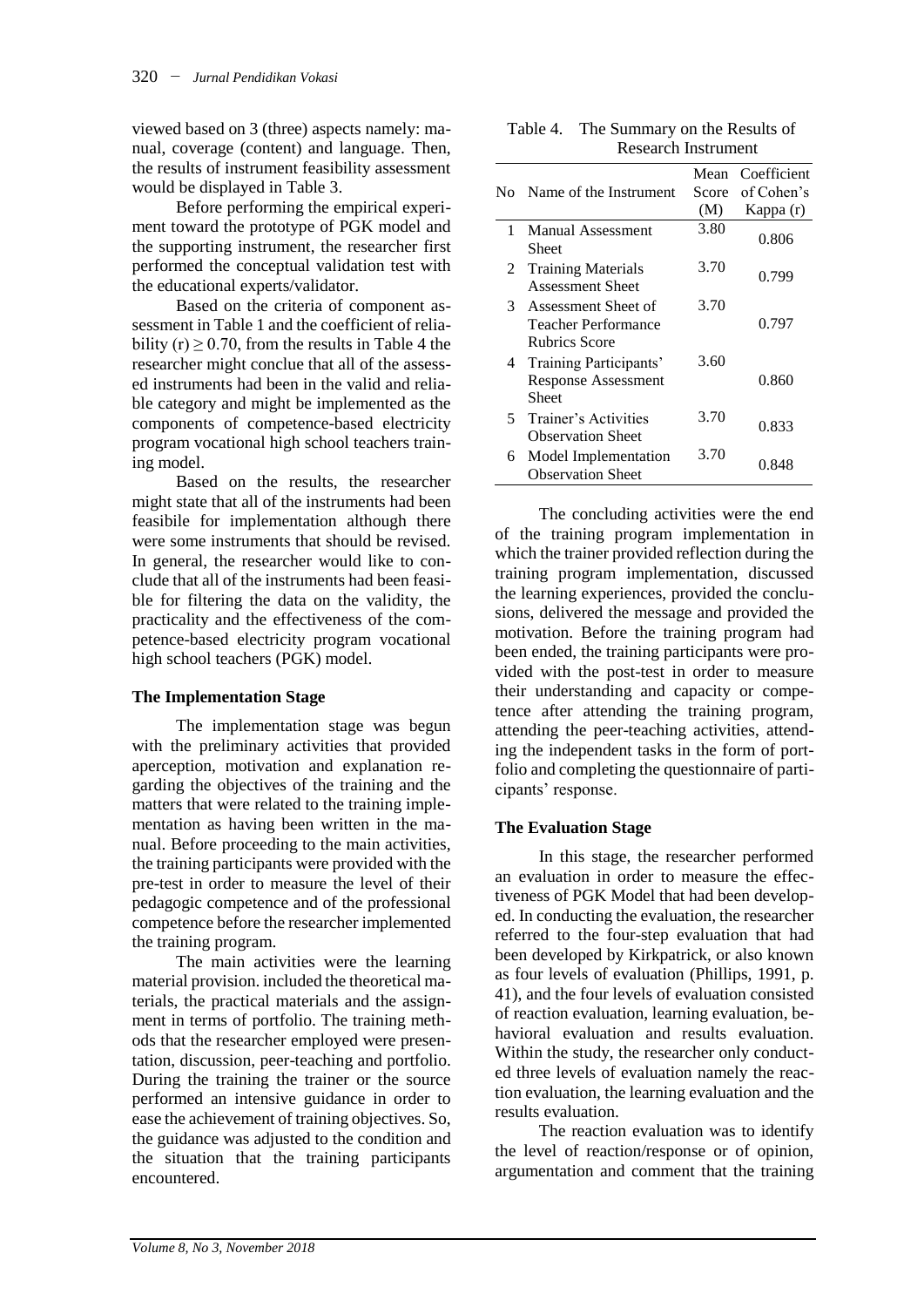participants provided toward the quality of PGK model implementation after attending the training program. In order to identify the leve of training participants' satisfaction, the researcher measured several aspects within the training program. The aspects included: the achievement of training objectives, the strategy and the method that had been implemented in the training program, the training sets, the supporting facility and the evaluation that had been implemented. The instrument that the researcher applied was the response questionnaire in order to identify the respondents' response toward the training provision. The recapitulation on the results of training participants' response analysis might be seen in Table 5.

Table 5. The Assessment of Training Participants' Response

|   | No Categorization | Frequency | Percentage |
|---|-------------------|-----------|------------|
|   | Very Good         | 22        | 100.00     |
| 2 | Good              | 0         | 0.00       |
| 3 | Poor              | 0         | 0.00       |
| 4 | Very Worse        | 0         | 0.00       |
|   | Total             | 22        | 100.00     |
|   | Mean Score        | 3.82      |            |

Based on the criteria of component assessment in Table 5, the researcher found that the training participants' response belonged to the very good criteria. In general, the researcher might conclude that the training participants provided response, argumentation and comment toward the PGK model implementation in a very positive manner.

The learning evaluation was conducted in order to identify how far the training participants had been able to absorb the knowledge, the skills and the attitudes that had been trained. The learning evaluation in the training program was conducted by comparing the knowledge and the understanding of the training participants before and after attending the training program (pre-test and post-test). The recapitulation on the pre-test and post-test results might be seen in the Figure 4 as follows.

The results in Figure 4 showed that in general the results of training participants' pretest and post-test had significant improvement. In terms of mean score, the pre-test score was 2.40 and the post-test score was 3.01. The significant improvement showed that within the training process there had been significant improvement toward the knowledge and the understanding of the training participants.



### Figure 4. The Historiogram of Training Participants Pre-Test and Post-Test Assesment

In order to view whether there had been differences between the pre-test and the posttest results or not, the researcher performed a non-parametric statistical test in the form of Wilcoxon Test. Score of Asymp. Sig.  $(0.000)$  <  $\alpha$  (0.050). Therefore, the researcher might conclude that there had been significant difference between the pre-test and the post-test. In other words, there had been improvement on the training participants' knowledge and skills before and after the training provision.

The result/product evaluation might be seen from the training participants' success in designing the products or in the form of independent task (portfolio) consisting of lesson plans and peer teaching activities. The assessment toward the peer-teaching activities were implemented at the end of the final meeting by presenting the tasks that had been given previously. On the other hand, the assessment toward the learning plan was conducted in the form of independent task (portfolio) consisting of lesson plans. The recapitulation on the results from both assessments might be seen in Figure 5 as follows.

Figure 5 showed that in general the results of portfolio and the peer-teaching activities conducted by the training participants had belonged to the good category. The mean score of learning plan (portfolio) had been equal to 3.49, while the mean score of learning implementation had been equal to 3.41. The mean score comparison showed that the teaching level and the portfolio quality in the development of training participants' learing sets had belonged to the good category.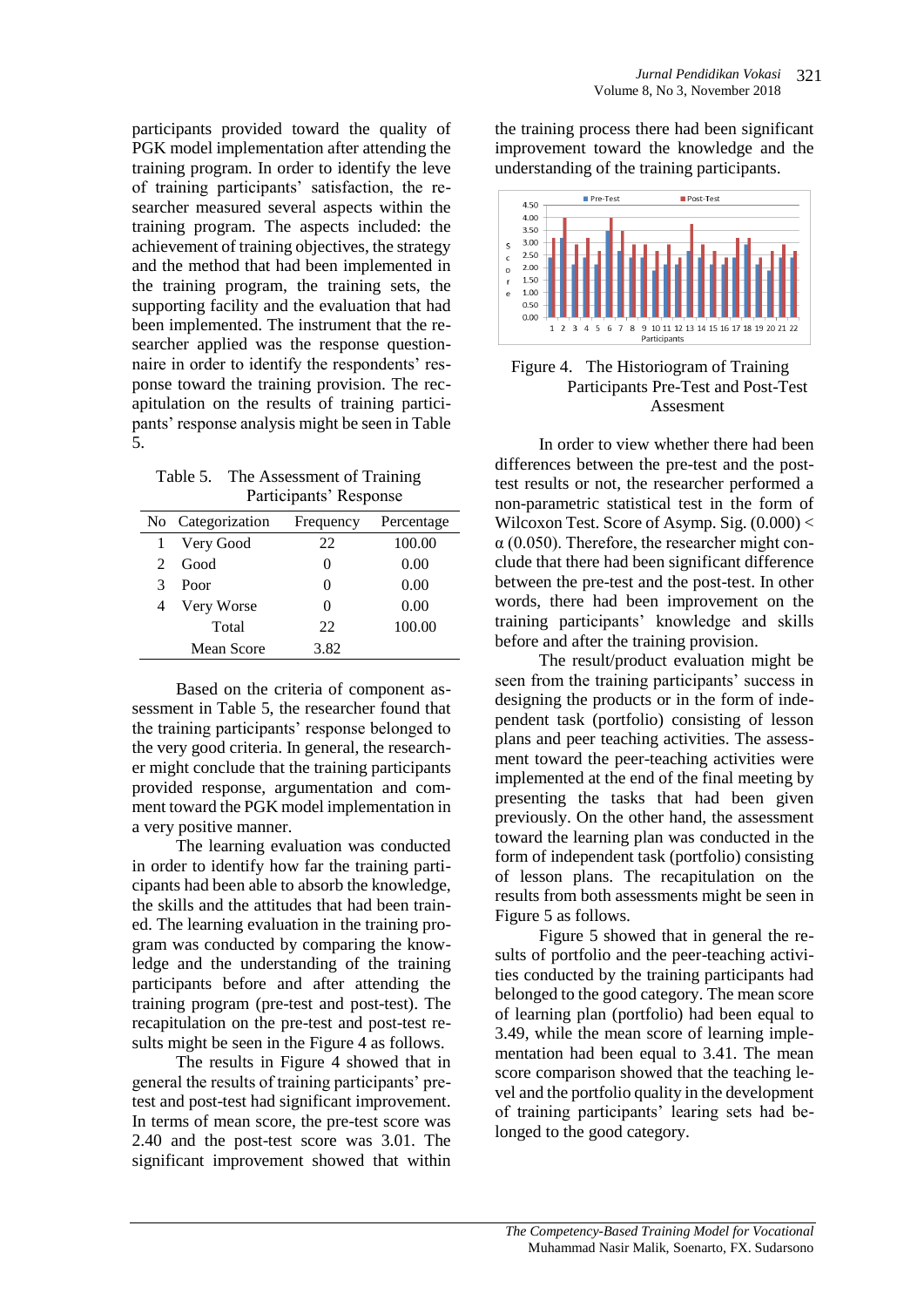

## Figure 5. The Historiogram of the Assessment toward the Learning Plan and the Learning Implementation

In order to view whether there had been difference on the assessment results between the learning plan and the learning implementation or not, the researcher performed the nonparametric statistical test in the form of Mann-Whitney Test. Score Asymp. Sig.  $(0.000) < \alpha$ (0.050). As a result, the researcher might state that there had been significant difference between the score of learning plan and that of learning implementation.

Based on the results of data analysis toward the model effectiveness (the pre-test score, the post-test score, the portfolio, the peer-teaching activities and the training participants' response), in general the researcher would like to conclude that the vocational high school teachers training model (the PGK model) had been very effective for implementation in order to increase the competences of the electricity program vocational high school teachers.

The assessment toward the PGK model practicality was measured in terms of model implementation level namely the implementation of all training activities in accordance with the learning syntaxes or stages that had been designed. The assessment toward the learning model would be displayed in Table 6.

Table 6. The Results of Observation toward the Model Implementation

| Meeting                     | Observation (%) | PA $(%)$ |
|-----------------------------|-----------------|----------|
|                             | 96.15           | 92.31    |
| $\mathfrak{D}$              | 92.31           | 100.00   |
| 3                           | 96.15           | 92.31    |
|                             | 96.15           | 92.31    |
| 5                           | 100.00          | 100.00   |
| Mean Score of<br>Assessment | 96.15           | 95.38    |

The results in Table 6 displayed the results of analysis toward the PGK model implementation within the classroom and the results showed that the mean score of observation had been equal to 96.15% (very good). On the other hand, the results of analysis toward the inter-rater agreement (Percentage of Agreements, PA) within the observation of trainer's activities showed that the average score of PA assessment had been equal to 95.38% (very good).

The results of data analysis showed that bothobservers had similar perception in observing the trainer's activities within the implementation of learning stages in the classroom. Similarly, the trainer within the experiment displayed high responsibility in implementing the learning stages within the classroom and the display of high responsibility within the implementation of learning stages belonged to the good category.

Based on the results of data analysis in the assessment toward the model implementation, the researcher might conclude that the PGK model had been very practical for the implementation as a training model in order to improve the competences of the electricity program vocational high school teachers.

## **CONCLUSIONS**

Based on the results and the discussions above, the researcher would like to draw the following conclusions:

First, based on the results of validity analysis, the researchers has found that all of the validators state that the vocational high school teachers training model along with the training sets have met the validity criteria and, as a result, the training model might be implemented as the electricity program vocational high school teachers training model.

Second, the results of practicality have been measured in terms of model stage implementation that in overall has met the very good criteria with the mean score that has been equal to 96.15%. As a result, the researcher might conclude that the resulted electricity program vocational high school teachers training model has met the very practical crtieria and might be implemented as the training model for improving the competences of electricity program vocational high school teachers.